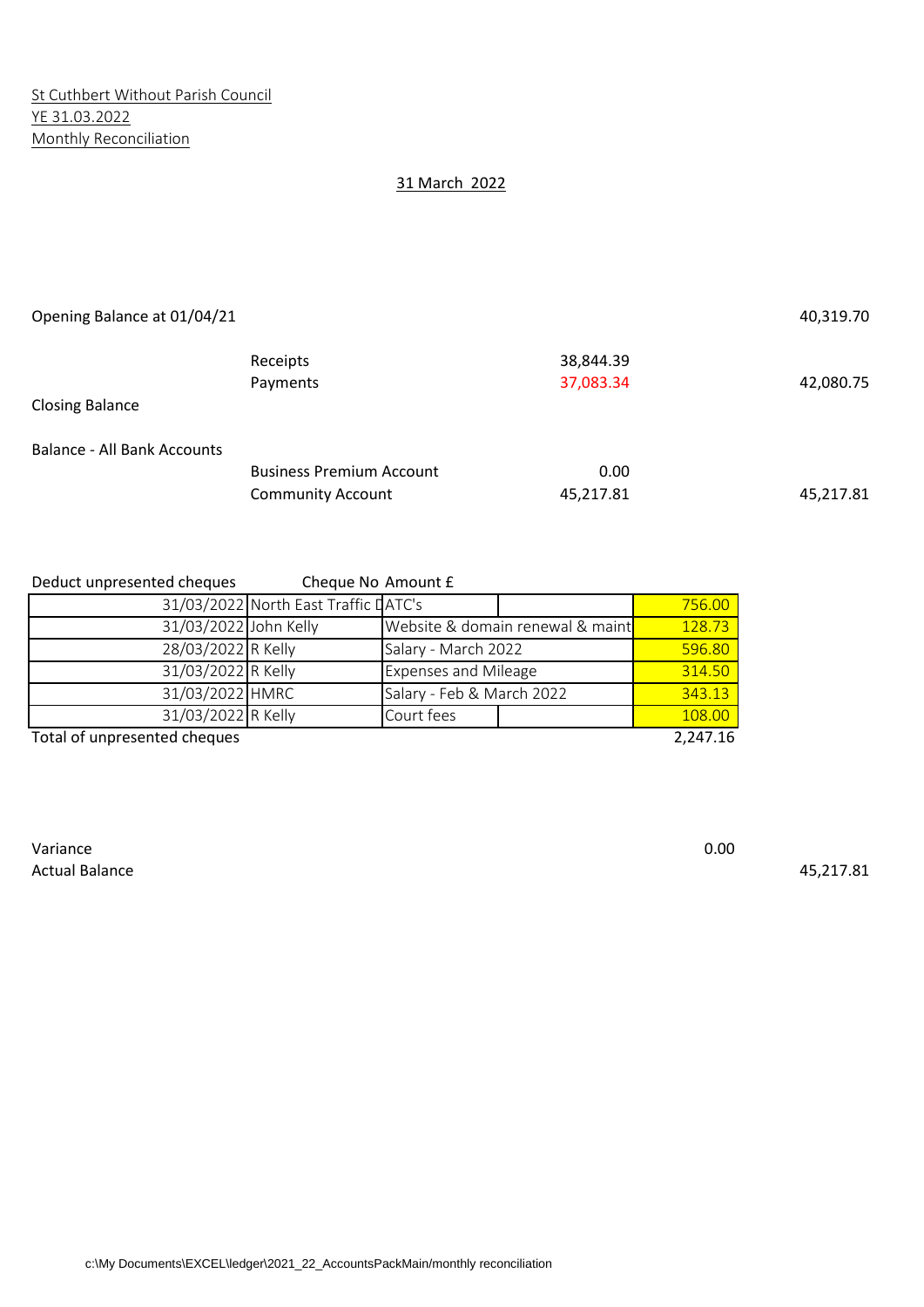# **St Cuthbert Without Parish Council Reconciliation Y/E 31.03.2022**

| <b>Community Account Balance at 01.04.2020</b> | £  | 30,577.91          |                                                                |
|------------------------------------------------|----|--------------------|----------------------------------------------------------------|
| Less Payments out                              | -£ | 25,851.64          |                                                                |
| Add Receipts in                                | £  | 38,843.55          |                                                                |
| <b>Add Unpresented Cheques</b>                 | £  | 2,522.26           |                                                                |
| Less uncleared lodgements                      |    |                    |                                                                |
| Less UP Cheques Y/E 31.03.2021                 | -£ | 1,489.07           |                                                                |
|                                                | £  | 44,603.01          |                                                                |
| Bank Statement Balance as at 31.03.2021        | £  | 44,603.01          |                                                                |
| <b>Reconciliation</b>                          | £  |                    |                                                                |
| <b>Funds Available</b>                         | £  | 42,080.75          | Balance - Unpresented Cheques +<br><b>Uncleared Lodgements</b> |
| Saver Account Balance at 01.04.2021            | £  | 11,230.86          |                                                                |
| Less Payments out                              | -£ | 11,231.70          |                                                                |
| Add Receipts in                                | £  | 0.84               |                                                                |
|                                                | -£ | 0.00               |                                                                |
| Bank Statement Balance as at 31.03.2021        | £  |                    |                                                                |
| <b>Reconciliation</b>                          | -£ | 0.00               |                                                                |
| <b>Funds Available to ADPC</b>                 |    | <b>As Balances</b> | <b>As Funds</b><br><b>For AGAR</b>                             |
| <b>Current Account</b>                         | £  | 44,603.01          | £42,080.75<br>£42,080.75                                       |
| Saver Account                                  |    |                    | £<br>£                                                         |
|                                                | £  | 44,603.01          | £42,080.75<br>£42,080.75                                       |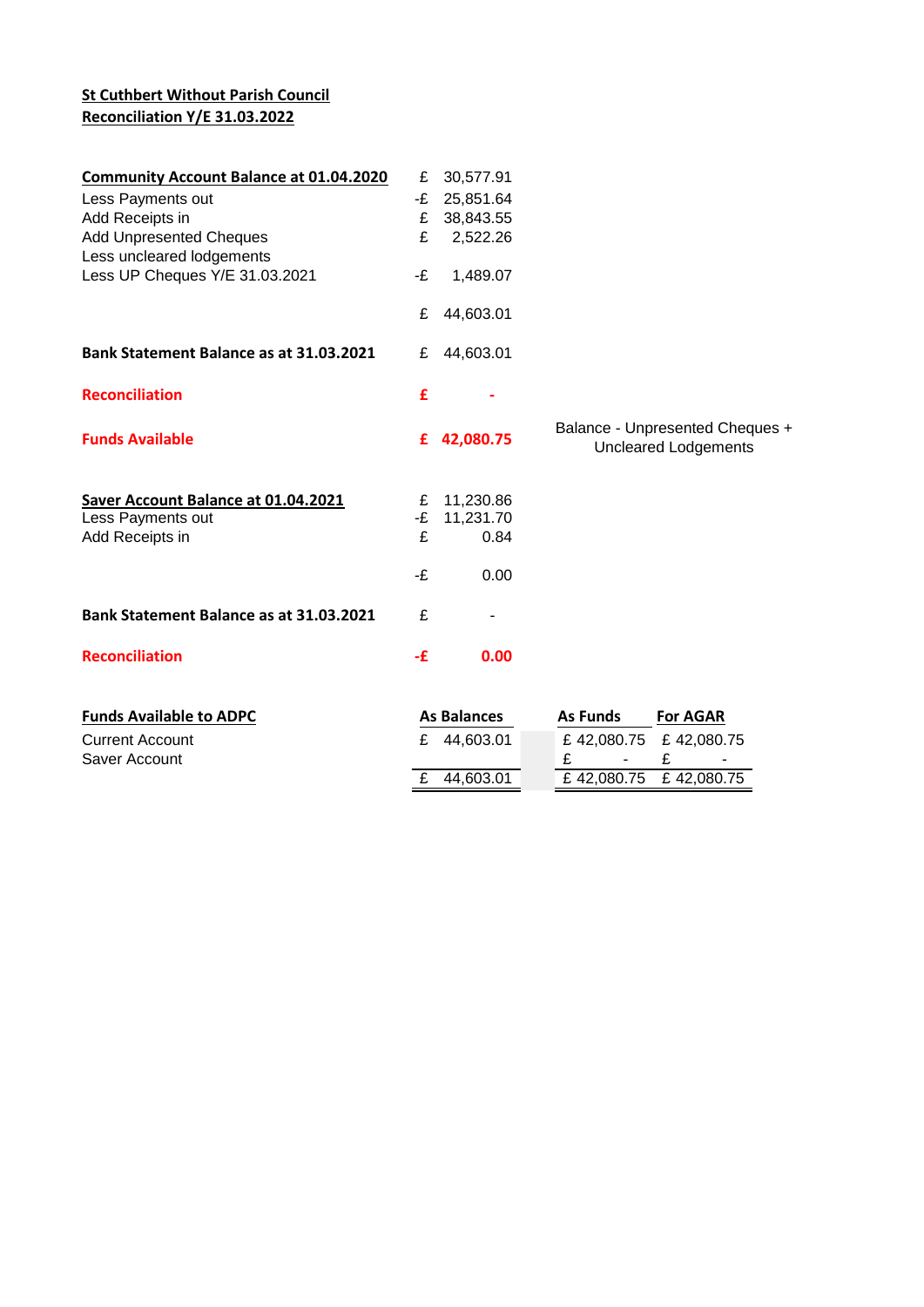| Exp<br>Date<br>Ref                                       | PAYEE                                      | <b>Purpose of Expenditure</b>                                               | Reference                      | Value            | Banked                                 | VAT             | Admin<br>Pavroll | Audit  | <b>Clerks</b><br><b>Expenses   Manage</b>       | Risk  | Insurance | Post Phone Stationary<br>Computer                  | Printing | Subs   | <b>Training</b> | Grounds<br>Maint                      | Lighting | Picnic<br>Area | Sundry<br>Repairs /<br>Maint                         | Capital<br>Items | S137<br>Sundries                                                                                                                                                                            | Clerks<br>Salary | HMRC   | <b>TOTALS</b><br><b>Difference</b> |                                          |
|----------------------------------------------------------|--------------------------------------------|-----------------------------------------------------------------------------|--------------------------------|------------------|----------------------------------------|-----------------|------------------|--------|-------------------------------------------------|-------|-----------|----------------------------------------------------|----------|--------|-----------------|---------------------------------------|----------|----------------|------------------------------------------------------|------------------|---------------------------------------------------------------------------------------------------------------------------------------------------------------------------------------------|------------------|--------|------------------------------------|------------------------------------------|
| 1 03/04/2021 EON                                         |                                            | <b>Electrical Supply</b>                                                    | DD                             |                  | 65.88 19/04/2021                       | 3.14            |                  |        |                                                 |       |           |                                                    |          |        |                 |                                       | 62.74    |                |                                                      |                  |                                                                                                                                                                                             |                  |        | 65.88                              |                                          |
| 2 01/04/2021 CALC                                        |                                            | Annual Subscription                                                         | 201091                         |                  | 550.65 19/05/2021                      | 0.00            |                  |        |                                                 |       |           |                                                    |          | 550.65 |                 |                                       |          |                |                                                      |                  |                                                                                                                                                                                             |                  |        | 550.65                             |                                          |
| 4 16/04/2021 Jean Airey                                  | 3 06/04/2021 DM Payroll Services           | Payroll Services<br>Internal Audit                                          | 201092<br>201093               |                  | 120.00 21/05/202<br>50.00 10/05/2021   | 0.00<br>0.00    | 120.00           | 50.00  |                                                 |       |           |                                                    |          |        |                 |                                       |          |                |                                                      |                  |                                                                                                                                                                                             |                  |        | 120.00<br>50.00                    |                                          |
| 5 30/04/2021 H Broatch                                   |                                            | Salary April 21                                                             | <b>SO</b>                      | 596.60           | 30/04/2021                             | 0.00            |                  |        |                                                 |       |           |                                                    |          |        |                 |                                       |          |                |                                                      |                  |                                                                                                                                                                                             | 596.60           |        | 596.60                             |                                          |
| 6 30/04/2021 HMRC                                        |                                            | PAYE April 21                                                               | 201094                         | 150.21           | 12/05/2021                             | 0.00            |                  |        |                                                 |       |           |                                                    |          |        |                 |                                       |          |                |                                                      |                  |                                                                                                                                                                                             |                  | 150.21 | 150.21                             |                                          |
| 29/04/2021 H Broatch                                     |                                            | Clerk Expenses & Disbursements                                              | 201095                         | 105.38           | 06/05/2021                             | 0.00            |                  |        | 73.00                                           |       |           | 32.18                                              |          |        |                 |                                       |          |                |                                                      |                  |                                                                                                                                                                                             | 0.20             |        | 105.38                             |                                          |
| 8 06/05/2021 H Broatch                                   |                                            | Civil Money Claim Fee                                                       | 201096                         |                  | 70.00 18/05/2021                       | 0.00            |                  |        |                                                 |       |           |                                                    |          |        |                 |                                       |          |                |                                                      |                  | 70.00                                                                                                                                                                                       |                  |        | 70.00                              |                                          |
| 9 07/05/2021 Mallititie Ltd<br>10 16/05/2021 H Broatch   |                                            | Speed Indicator Device Brisco<br>Microsoft 365                              | 201097<br>201098               | 79.99            | 3.697.18 27/05/2021<br>18/05/2021      | 616.20<br>0.00  |                  |        |                                                 |       |           | 79.99                                              |          |        |                 |                                       |          |                |                                                      | 3080.98          |                                                                                                                                                                                             |                  |        | 3697.18<br>79.99                   |                                          |
| 11 02/05/2021 EON                                        |                                            | <b>Electrical Supply</b>                                                    | <b>DD</b>                      | 63.75            | 17/05/2023                             | 3.04            |                  |        |                                                 |       |           |                                                    |          |        |                 |                                       | 60.71    |                |                                                      |                  |                                                                                                                                                                                             |                  |        | 63.75                              |                                          |
| 12 01/05/2021 lan Rumney?                                |                                            | Bus Shelter Cleaning/Playground Inspection SO                               |                                |                  | 120.00 04/05/2021                      | 20.00           |                  |        |                                                 |       |           |                                                    |          |        |                 | 100.00                                |          |                |                                                      |                  |                                                                                                                                                                                             |                  |        | 120.00                             |                                          |
| 13 01/05/2021 lan Rumney ?<br>14 01/05/2021 Ian Rumney ? |                                            | Bus Shelter Cleaning/Playground Inspection 201099<br>Grass Cutting April 21 | <b>SO</b>                      |                  | 60.00 05/07/2021<br>757.06 04/05/2021  | 10.00<br>126.18 |                  |        |                                                 |       |           |                                                    |          |        |                 | 50.00<br>630.88                       |          |                |                                                      |                  |                                                                                                                                                                                             |                  |        | 60.00<br>757.06                    |                                          |
| 15 28/05/2021 H Broatch                                  |                                            | Salary May 21                                                               | <b>ISO</b>                     |                  | 596.60 28/05/2021                      | 0.00            |                  |        |                                                 |       |           |                                                    |          |        |                 |                                       |          |                |                                                      |                  |                                                                                                                                                                                             | 596.60           |        | 596.60                             |                                          |
| 17 01/06/2021 lan Rumney ?                               |                                            | Grass Cutting May 21                                                        | SO.                            | 757.06           | 01/06/2021                             | 126.18          |                  |        |                                                 |       |           |                                                    |          |        |                 | 630.88                                |          |                |                                                      |                  |                                                                                                                                                                                             |                  |        | 757.06                             |                                          |
| 18 19/05/2021 CALC<br>19 03/06/2021 Mike Turnbull        |                                            | Village Green Course<br>Bench Renovation Brisco                             | 20110<br>20110                 | 20.00<br>220.00  | 09/07/2021<br>29/06/2021               | 0.00<br>0.00    |                  |        |                                                 |       |           |                                                    |          |        | 20.00           |                                       |          |                | 220.00                                               |                  |                                                                                                                                                                                             |                  |        | 20.00<br>220.00                    |                                          |
| 20 30/06/2021 H Broatch                                  |                                            | Salary June 21                                                              |                                | 596.60           | 30/06/2021                             | 0.00            |                  |        |                                                 |       |           |                                                    |          |        |                 |                                       |          |                |                                                      |                  |                                                                                                                                                                                             | 596.60           |        | 596.60                             |                                          |
| 21 30/06/2021 HMRC                                       |                                            | PAYE May & June 21                                                          | 201100                         | 300.82           | 29/06/2021                             | 0.00            |                  |        |                                                 |       |           |                                                    |          |        |                 |                                       |          |                |                                                      |                  |                                                                                                                                                                                             |                  | 300.82 | 300.82                             |                                          |
| 22 16/06/2021 H Broatch<br>23 02/06/2021 EON             |                                            | Clerk Expenses & Disbursements<br><b>Electrical Supply</b>                  | 201103<br>SC <sup></sup>       | 339.01<br>65.88  | 21/06/2021<br>17/06/2021               | 38.01<br>3.14   |                  |        | 63.20                                           |       |           | 41.75                                              | 6.00     |        |                 |                                       | 62.74    |                |                                                      |                  | 190.05                                                                                                                                                                                      |                  |        | 339.01<br>65.88                    | Clerk Recruitment costs not budgeted for |
| 24 30/06/2021 lan Rumney                                 |                                            | Playground and Bus Shelter Inspections                                      | SO <sub>1</sub>                | 180.00           | 01/07/2021                             | 30.00           |                  |        |                                                 | 50.00 |           |                                                    |          |        |                 |                                       |          |                | 100.00                                               |                  |                                                                                                                                                                                             |                  |        | 180.00                             |                                          |
| 25 30/06/2021 lan Rumney                                 |                                            | <b>Grass Cutting June</b>                                                   | SO <sub>1</sub>                | 757.06           | 01/07/2021                             | 126.18          |                  |        |                                                 |       |           |                                                    |          |        |                 | 630.88                                |          |                |                                                      |                  |                                                                                                                                                                                             |                  |        | 757.06                             |                                          |
| 26 03/07/2021 EON                                        |                                            | <b>Electrical Supply</b>                                                    | DD                             | 63.75            | 19/07/2021                             | 3.04            |                  |        |                                                 |       |           |                                                    |          |        |                 |                                       | 60.71    |                |                                                      |                  |                                                                                                                                                                                             |                  |        | 63.75                              |                                          |
| 27 29/07/2021 H Broatch<br>28 29/07/2021 HMRC            |                                            | Salary July 21<br>PAYE and ENI                                              | SO <sub>1</sub><br>201104      | 596.60<br>150.41 | 30/07/2021<br>09/08/2021               | 0.00<br>0.00    |                  |        |                                                 |       |           |                                                    |          |        |                 |                                       |          |                |                                                      |                  |                                                                                                                                                                                             | 596.60           | 150.41 | 596.60<br>150.41                   |                                          |
| 29 29/07/2021 H Broatch                                  |                                            | Clerk Expenses & Disbursements                                              | 201105                         | 128.13           | 02/08/2021                             | 0.00            |                  |        | 107.05                                          |       |           | 21.08                                              |          |        |                 |                                       |          |                |                                                      |                  |                                                                                                                                                                                             |                  |        | 128.13                             |                                          |
| 30 29/07/2021 HMRC                                       |                                            | PAYE & NIC Debt 2015/16 & 2016/17                                           | 201106                         | 228.98           | 10/08/2021                             | 0.00            |                  |        |                                                 |       |           |                                                    |          |        |                 |                                       |          |                |                                                      |                  |                                                                                                                                                                                             |                  | 228.98 | 228.98                             | HMRC Debt not budgeted for               |
| 31 30/07/2021 lan Rumney<br>32 30/08/2021 H Broatch      |                                            | Grass Cutting July<br>Contra - paid back due to bank error                  | <sub>SC</sub><br><sub>SC</sub> | 757.06<br>596.60 | 02/08/2021<br>01/09/2021               | 126.18<br>0.00  |                  |        |                                                 |       |           |                                                    |          |        |                 | 630.88                                |          |                |                                                      |                  |                                                                                                                                                                                             | 596.60           |        | 757.06<br>596.60                   |                                          |
| 33 02/09/2021 H Broatch                                  |                                            | Contra - paid back due to bank error                                        | SC                             | 596.60           | 02/09/2021                             | 0.00            |                  |        |                                                 |       |           |                                                    |          |        |                 |                                       |          |                |                                                      |                  |                                                                                                                                                                                             | 596.60           |        | -596.60                            |                                          |
| 34 30/08/2021 R Kelly                                    |                                            | Salary - August                                                             | 20110                          | 596.80           | 01/09/2021                             | 0.00            |                  |        |                                                 |       |           |                                                    |          |        |                 |                                       |          |                |                                                      |                  |                                                                                                                                                                                             | 596.80           |        | 596.80                             |                                          |
| 35 30/08/2021 HMRC                                       |                                            | Salary - August                                                             | 201108                         |                  | 150.21 02/09/2021                      | 0.00            |                  |        |                                                 |       |           |                                                    |          |        |                 |                                       |          |                |                                                      |                  |                                                                                                                                                                                             |                  | 150.2  | 150.21                             |                                          |
| 36 01/08/2021 EON<br>37 01/09/2021 lan Rumney            |                                            | <b>Electrical Supply</b><br>Playground and Bus Shelter Inspections          | <b>DD</b><br><sub>SO</sub>     |                  | 65.88 16/08/2021<br>180.00 01/09/2021  | 3.14<br>30.00   |                  |        |                                                 | 50.00 |           |                                                    |          |        |                 |                                       | 62.74    |                | 100.00                                               |                  |                                                                                                                                                                                             |                  |        | 65.88<br>180.00                    |                                          |
| 38 01/09/2021 lan Rumney                                 |                                            | <b>Grass Cutting August</b>                                                 | <sub>SO</sub>                  |                  | 757.06 01/09/2021                      | 126.18          |                  |        |                                                 |       |           |                                                    |          |        |                 | 630.88                                |          |                |                                                      |                  |                                                                                                                                                                                             |                  |        | 757.06                             |                                          |
| 39 30/09/2021 R Kelly                                    |                                            | Salary - September                                                          | <sub>SO</sub>                  |                  | 596.80 28/09/2021                      | 0.00            |                  |        |                                                 |       |           |                                                    |          |        |                 |                                       |          |                |                                                      |                  |                                                                                                                                                                                             | 596.80           |        | 596.80                             |                                          |
| 40 30/09/2021 HMRC                                       | 41 30/09/2021 Harraby Community Room Hire  | Salary - September                                                          | 201109<br>20111                |                  | 150.41 05/10/2021<br>116.50 11/10/2021 | 0.00<br>0.00    |                  |        |                                                 |       |           |                                                    |          |        |                 |                                       |          |                |                                                      |                  | 116.50                                                                                                                                                                                      |                  | 150.43 | 150.41<br>116.50                   |                                          |
| 42 30/09/2021 PFK Littlejohn                             |                                            | External Audit                                                              | 20111                          |                  | 240.00 25/10/2021                      | 40.00           |                  | 200.00 |                                                 |       |           |                                                    |          |        |                 |                                       |          |                |                                                      |                  |                                                                                                                                                                                             |                  |        | 240.00                             |                                          |
| 43 30/09/2021 R Kelly                                    |                                            | <b>Expenses and Mileage</b>                                                 | 201112                         |                  | 282.09 04/10/2021                      | 36.00           |                  |        | 63.93                                           |       |           | 58.73                                              | 106.36   |        |                 |                                       |          |                |                                                      |                  |                                                                                                                                                                                             |                  | 17.07  | 282.09                             |                                          |
| 44 01/09/2021 EON                                        |                                            | <b>Electrical Supply</b>                                                    | <b>DD</b><br><sub>SO</sub>     |                  | 65.88 16/09/2021                       | 3.14<br>126.18  |                  |        |                                                 |       |           |                                                    |          |        |                 | 630.88                                | 62.74    |                |                                                      |                  |                                                                                                                                                                                             |                  |        | 65.88                              |                                          |
| 45 01/10/2021 lan Rumney<br>46 01/10/2021 EON            |                                            | <b>Grass Cutting August</b><br><b>Electrical Supply</b>                     | DD                             |                  | 757.06 01/10/2021<br>63.75 18/10/2021  | 3.08            |                  |        |                                                 |       |           |                                                    |          |        |                 |                                       | 60.67    |                |                                                      |                  |                                                                                                                                                                                             |                  |        | 757.06<br>63.75<br>0.0             |                                          |
| 47 12/10/2021 HMRC                                       |                                            | Salary - October                                                            | 201113                         |                  | 150.41 25/10/2021                      | 0.00            |                  |        |                                                 |       |           |                                                    |          |        |                 |                                       |          |                |                                                      |                  |                                                                                                                                                                                             |                  | 150.43 | 150.41                             |                                          |
| 48 28/10/2021 R Kelly                                    |                                            | Salary - October                                                            | <sub>SO</sub>                  |                  | 596.80 28/10/2021                      | 0.00            |                  |        |                                                 |       |           |                                                    |          |        |                 |                                       |          |                |                                                      |                  |                                                                                                                                                                                             | 596.80           |        | 596.80                             |                                          |
| 49 01/11/2021 lan Rumney<br>50 01/11/2021 EON            |                                            | Playground and Bus Shelter Inspections<br><b>Electrical Supply</b>          | <sub>SO</sub><br>DD            |                  | 180.00 01/11/2021<br>65.88 16/11/2021  | 30.00<br>3.14   |                  |        |                                                 | 50.00 |           |                                                    |          |        |                 |                                       | 62.74    |                | 100.00                                               |                  |                                                                                                                                                                                             |                  |        | 180.00<br>65.88                    |                                          |
| 51 25/11/2021 R Kelly                                    |                                            | <b>Expenses and Mileage</b>                                                 | 201114                         |                  | 38.78 26/11/2021                       | 0.00            |                  |        | 22.28                                           |       |           | 16.50                                              |          |        |                 |                                       |          |                |                                                      |                  |                                                                                                                                                                                             |                  |        | 38.78                              |                                          |
| 52 25/11/2021 HMRC                                       |                                            | Salary - October                                                            | 201115                         |                  | 143.01 29/11/2021                      | 0.00            |                  |        |                                                 |       |           |                                                    |          |        |                 |                                       |          |                |                                                      |                  |                                                                                                                                                                                             |                  | 143.03 | 143.01                             |                                          |
| 53 25/11/2021 R Kelly                                    |                                            | Salary - November                                                           | <sub>SO</sub><br>DD            |                  | 596.80 29/11/2021                      | 0.00<br>0.00    |                  |        |                                                 |       |           |                                                    |          | 35.00  |                 |                                       |          |                |                                                      |                  |                                                                                                                                                                                             | 596.80           |        | 596.80                             |                                          |
| 54 26/11/2021 ICO                                        |                                            | Subscription<br>55 29/11/2021 Carlisle City Council Play ground inspection  | 201116                         |                  | 35.00 26/11/2021<br>61.80 09/12/2021   | 10.30           |                  |        |                                                 |       |           |                                                    |          |        |                 |                                       |          |                | 51.50                                                |                  |                                                                                                                                                                                             |                  |        | 35.00<br>61.80                     |                                          |
| 56 17/12/2021 N Power                                    |                                            | <b>Electrical Supply</b>                                                    | <b>DD</b>                      |                  | 63.75 17/12/2021                       | 3.04            |                  |        |                                                 |       |           |                                                    |          |        |                 |                                       | 60.71    |                |                                                      |                  |                                                                                                                                                                                             |                  |        | 63.75                              |                                          |
| 57 22/12/2021 HSBC                                       |                                            | <b>Bank Charges</b>                                                         | <sub>SO</sub>                  |                  | 5.80 22/12/2022                        | 0.00            |                  |        |                                                 |       |           |                                                    |          |        |                 |                                       |          |                |                                                      |                  | 5.80                                                                                                                                                                                        |                  |        | 5.80                               |                                          |
| 58 29/12/2021 R Kelly<br>59 14/01/2022 Kompan            |                                            | Salary December<br>Play area repairs                                        | <sub>SO</sub><br>201117        |                  | 596.80 29/12/2021<br>452.88 16/02/2022 | 0.00<br>75.48   |                  |        |                                                 |       |           |                                                    |          |        |                 |                                       |          |                | 377.40                                               |                  |                                                                                                                                                                                             | 596.80           |        | 596.80<br>452.88                   |                                          |
| 60 27/01/2022 HMRC                                       |                                            | Salary - December & January                                                 | 201118                         |                  | 300.62 31/01/2022                      | 0.00            |                  |        |                                                 |       |           |                                                    |          |        |                 |                                       |          |                |                                                      |                  |                                                                                                                                                                                             |                  | 300.62 | 300.62                             |                                          |
| 61 27/01/2022 R Kelly                                    |                                            | <b>Expenses and Mileage</b>                                                 | 20111                          |                  | 25.55 31/01/2022                       | 0.00            |                  |        | 25.55                                           |       |           |                                                    |          |        |                 |                                       |          |                |                                                      |                  |                                                                                                                                                                                             |                  |        | 25.55                              |                                          |
| 62 01/02/2022 AST Signs                                  |                                            | Blackwell repairs                                                           | 201120                         |                  | 67.20 10/02/2022                       | 11.20           |                  |        |                                                 |       |           |                                                    |          |        |                 | 56.00                                 |          |                |                                                      |                  |                                                                                                                                                                                             |                  |        | 67.20                              |                                          |
| 63 28/01/2022 R Kelly<br>64 22/01/2022 HSBC              |                                            | Salary - January<br><b>Bank Charges</b>                                     | <sub>SO</sub><br>DD            |                  | 596.80 28/01/2022<br>5.40 22/01/2022   | 0.00<br>0.00    |                  |        |                                                 |       |           |                                                    |          |        |                 |                                       |          |                |                                                      |                  | 5.40                                                                                                                                                                                        | 596.80           |        | 596.80<br>5.40                     |                                          |
| 65 04/01/2022 lan Rumney                                 |                                            | Bus Shelter Cleaning/Playground Inspection                                  | <b>SO</b>                      |                  | 180.00 04/01/2022                      | 30.00           |                  |        |                                                 | 50.00 |           |                                                    |          |        |                 |                                       |          |                | 100.00                                               |                  |                                                                                                                                                                                             |                  |        | 180.00                             |                                          |
| 66 04/02/2022 HSBC                                       |                                            | <b>Bank Charges</b>                                                         | DD                             |                  | 5.80 04/02/2022                        | 0.00            |                  |        |                                                 |       |           |                                                    |          |        |                 |                                       |          |                |                                                      |                  | 5.80                                                                                                                                                                                        |                  |        | 5.80                               |                                          |
| 67 02/02/2022 Maletite<br>68 05/02/2022 lan Rumney       |                                            | SID Parts<br>Blackwell repairs                                              | 300001<br>300002               |                  | 510.52 08/02/2022<br>991.08 11/02/2022 | 85.09<br>165.18 |                  |        |                                                 |       |           |                                                    |          |        |                 |                                       |          |                | 825.90                                               | 425.43           |                                                                                                                                                                                             |                  |        | 510.52<br>991.08                   |                                          |
| 69 28/02/2022 R Kelly                                    |                                            | Salary - Feb 2022                                                           | <sub>SO</sub>                  |                  | 596.80 08/02/2022                      | 0.00            |                  |        |                                                 |       |           |                                                    |          |        |                 |                                       |          |                |                                                      |                  |                                                                                                                                                                                             | 596.80           |        | 596.80                             |                                          |
| 70 01/03/2022 lan Rumney                                 |                                            | Bus Shelter Cleaning/Playground Inspection                                  | <sub>SO</sub>                  |                  | 180.00 01/03/2022                      | 30.00           |                  |        |                                                 | 50.00 |           |                                                    |          |        |                 |                                       |          |                | 100.00                                               |                  |                                                                                                                                                                                             |                  |        | 180.00                             |                                          |
| 72 31/03/2022 John Kelly                                 | 71 31/03/2022 North East Traffic Dat ATC's |                                                                             | 300003                         | 756.00           |                                        | 126.00          |                  |        |                                                 |       |           |                                                    |          |        |                 |                                       |          |                | 630.00                                               |                  |                                                                                                                                                                                             |                  |        | 756.00                             |                                          |
| 73 28/03/2022 R Kelly                                    |                                            | Website & domain renewal & maintenance<br>Salary - March 2022               | 300004<br><sub>SO</sub>        | 128.7            | 596.80 28/03/2022                      | 0.0<br>0.00     |                  |        |                                                 |       |           | 128.73                                             |          |        |                 |                                       |          |                |                                                      |                  |                                                                                                                                                                                             | 596.80           |        | 128.73<br>596.80                   |                                          |
| 74 31/03/2022 R Kelly                                    |                                            | <b>Expenses and Mileage</b>                                                 | 300005                         | 314.50           |                                        | 34.64           |                  |        | 22.28                                           |       |           | 8.95                                               | 170.76   |        |                 |                                       |          |                |                                                      |                  |                                                                                                                                                                                             | 77.87            |        | 314.50                             |                                          |
| 75 31/03/2022 HMRC                                       |                                            | Salary - Feb & March 2022                                                   | 300006                         | 343.13           |                                        | 0.00            |                  |        |                                                 |       |           |                                                    |          |        |                 |                                       |          |                |                                                      |                  |                                                                                                                                                                                             |                  | 343.13 | 343.13                             |                                          |
| 76 31/03/2022 Gallagher                                  |                                            | Insurance                                                                   | 300007                         | 871.90           |                                        | 0.00            |                  |        |                                                 |       | 871.90    |                                                    |          |        |                 |                                       |          |                |                                                      |                  |                                                                                                                                                                                             |                  |        | 871.90                             |                                          |
| 77 31/03/2022 R Kelly<br>78 31/03/2022 HSBC              |                                            | Court Costs<br><b>Bank Charges</b>                                          | 300008<br>DD                   | 108.00           | 18.00 31/01/2022                       | 0.00<br>0.00    |                  |        |                                                 |       |           |                                                    |          |        |                 |                                       |          |                |                                                      |                  | 108.00<br>18.00                                                                                                                                                                             |                  |        | 108.00<br>18.00                    |                                          |
|                                                          |                                            |                                                                             |                                |                  |                                        |                 |                  |        |                                                 |       |           |                                                    |          |        |                 |                                       |          |                |                                                      |                  |                                                                                                                                                                                             |                  |        |                                    |                                          |
|                                                          |                                            | Total Expenditure                                                           |                                | 25,851.64        |                                        |                 |                  |        |                                                 |       |           | 2,203.08 120.00 250.00 377.29 250.00 871.90 387.91 |          |        |                 | 283.12 585.65 20.00 3,991.28 556.50 - |          |                |                                                      |                  | 2,604.80 3,506.41 519.55 -                                                                                                                                                                  | 9,324.15         |        | 25,851.64<br>0.00                  |                                          |
|                                                          |                                            | Budget set for 2021/22                                                      |                                |                  |                                        |                 |                  |        | 1400.00  120.00  280.00  450.00  400.00  777.00 |       |           | 460.00                                             | 230.00   |        |                 |                                       |          |                | 550.00 120.00 6000.00 2000.00 500.00 1180.00 3500.00 |                  | 100.00 50.00                                                                                                                                                                                | 9200.00 0.00     |        | 16717.00                           |                                          |
|                                                          |                                            |                                                                             |                                |                  |                                        |                 |                  |        |                                                 |       |           |                                                    |          |        |                 |                                       |          |                |                                                      |                  |                                                                                                                                                                                             |                  |        |                                    |                                          |
|                                                          |                                            | Monies remaining for 2021/22                                                |                                |                  |                                        |                 |                  |        | -803.08  0.00  30.00  72.71  150.00  -94.90     |       |           | 72.09                                              |          |        |                 |                                       |          |                |                                                      |                  | $-53.12 \qquad -35.65 \qquad 100.00 \qquad 2008.72 \qquad 1443.50 \qquad 500.00 \qquad -1424.80 \qquad -6.41 \qquad -419.55 \qquad 50.00 \qquad -124.15 \qquad 0.00 \qquad \qquad -9134.64$ |                  |        |                                    |                                          |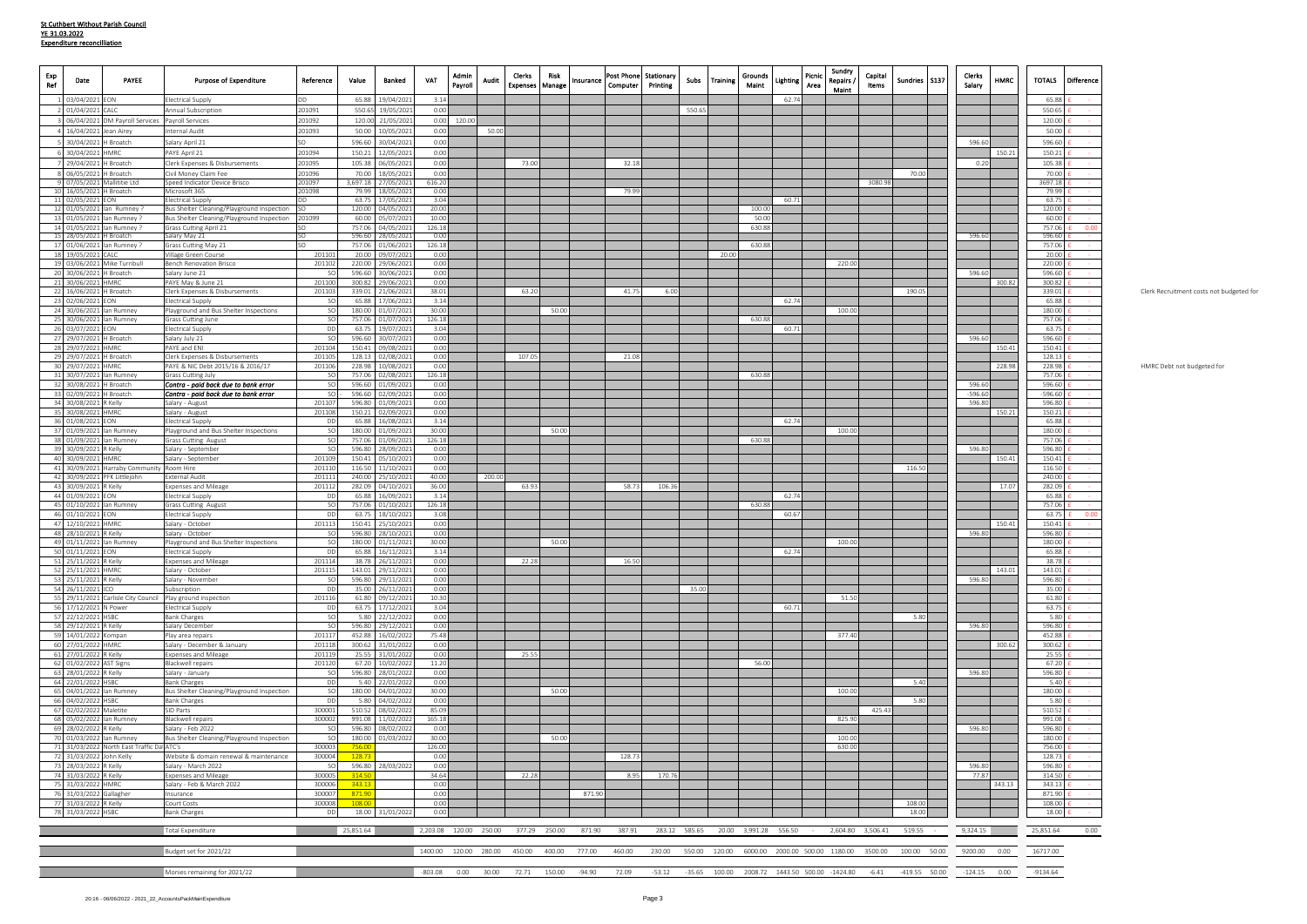#### St Cuthbert Without Parish Council YE 31.03.2022 **Income reconcilliation**

| Inc<br>Ref | <b>Date</b>         | Reference                          | Value     | <b>Banked</b> | Precept   | Wavleave | Grants | Misc   | VAT      | Internal<br>Transfer |                        | <b>Total Income</b> | Difference |
|------------|---------------------|------------------------------------|-----------|---------------|-----------|----------|--------|--------|----------|----------------------|------------------------|---------------------|------------|
|            |                     | 07/04/2021 Cumbria CC              | 450.00    | 07/04/2021    |           |          | 450.00 |        |          |                      |                        | 450.00              |            |
|            |                     | 2 11/05/2021 Carlisle City Council | 25.500.00 | 11/05/2021    | 25.500.00 |          |        |        |          |                      |                        | 25,500.00           |            |
|            |                     | 3 13/07/2021 Church at Wreav       | 100.00    | 13/07/2021    |           |          |        | 100.00 |          |                      |                        | 100.00              |            |
|            | 4 17/08/2021 HMRC   |                                    | 936.85    | 17/08/2021    |           |          |        |        | 936.85   |                      |                        | 936.85              |            |
|            | 5 02/09/2021 HSBC   |                                    | 100.00    | 02/09/2021    |           |          |        | 100.00 |          |                      |                        | 100.00              | ۰          |
|            |                     | 6 21/01/2022 Carlisle City Council | 420.00    | 21/01/2022    |           |          | 420.00 |        |          |                      |                        | 420.00              |            |
|            | 28/01/2022 Transfer |                                    | 11.231.70 | 28/01/2022    |           |          |        |        |          | 11.231.70            |                        | 11,231.70           |            |
|            |                     | 8 28/02/2022 Carlisle City Council | 105.00    | 28/02/2022    |           |          | 105.00 |        |          |                      |                        | 105.00              | ۰          |
|            |                     |                                    |           |               |           |          |        |        |          |                      |                        |                     |            |
|            |                     | <b>Total Income</b>                | 38.843.55 |               | 25.500.00 | -        | 975.00 | 200.00 | 936.85   | 11.231.70            |                        | 38,843.55           |            |
|            |                     |                                    |           |               |           |          |        |        |          |                      | ,,,,,,<br>,,,,,,<br>88 |                     |            |
|            |                     | <b>Budgeted income</b>             |           |               | 25.500.00 | 7.00     | 150.00 | ٠      | 1.650.00 |                      | - 28                   |                     |            |
|            |                     |                                    |           |               |           |          |        |        |          |                      |                        |                     |            |
|            |                     | Income remaining                   |           |               |           | 7.00     | 825.00 | 200.00 | 713.15   |                      | -88                    |                     |            |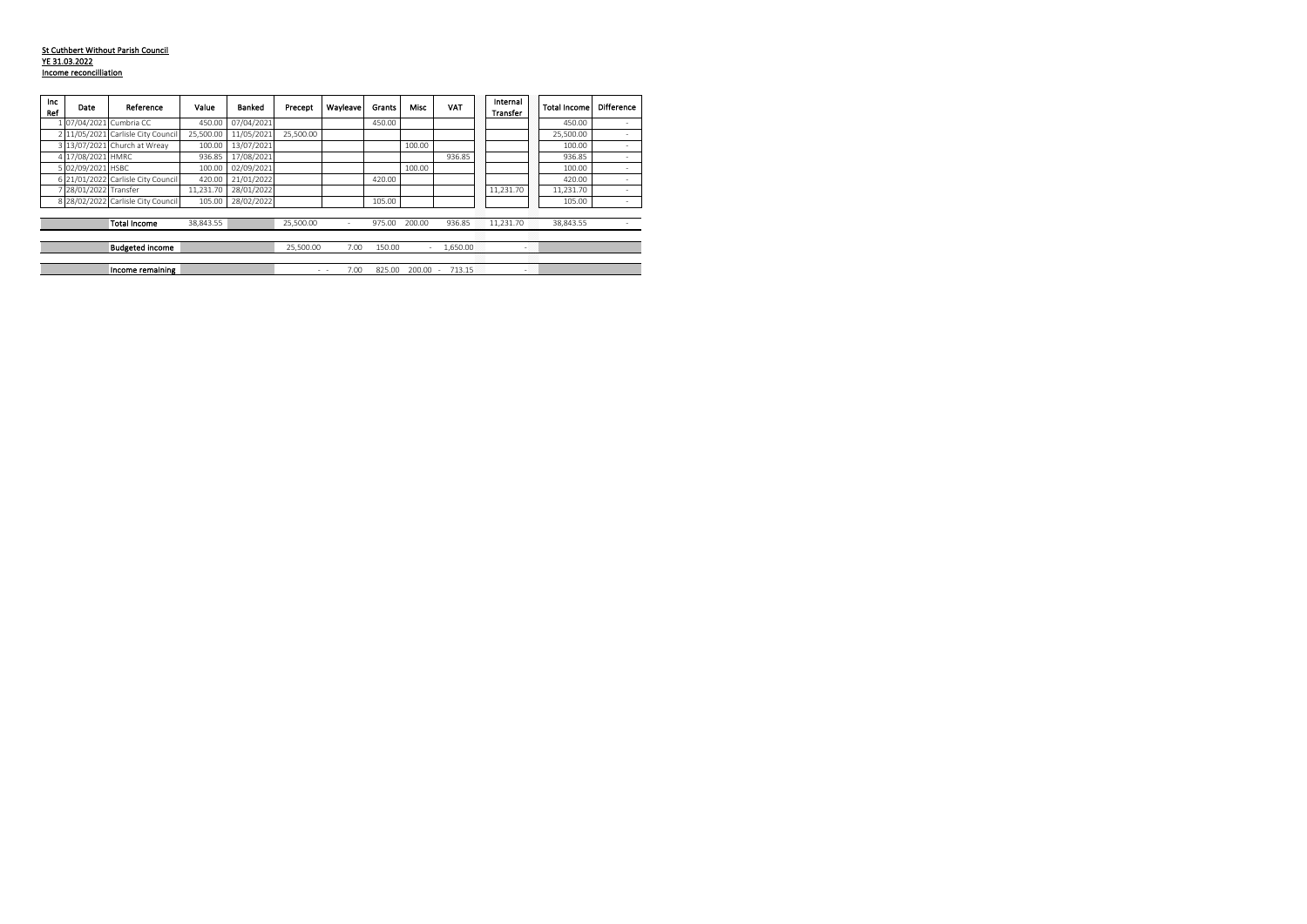# St Cuthbert Without Parish Council YE 31.03.2022 **Saver Account**

|                  | <b>Balance as at 01.04.2021</b> |     |            | £ | 11,230.86   |        |      |                 |           |
|------------------|---------------------------------|-----|------------|---|-------------|--------|------|-----------------|-----------|
|                  |                                 |     |            |   | Expenditure | Income |      | <b>Transfer</b> | Interest  |
|                  | 04/06/2021 Int                  |     | $04$ -Jun  |   |             | £      | 0.28 |                 | 0.28<br>£ |
| $\overline{2}$   | 04/09/2021 Int                  |     | 04-Sep     |   |             | £      | 0.28 |                 | 0.28<br>£ |
| 3                | 03/12/2021 Int                  |     | $03$ -Dec  |   |             | £      | 0.28 |                 | 0.28<br>£ |
| 4                | 28/01/2022 TSFR                 |     | 28-Jan $E$ |   | 11,231.70   |        |      | 11231.70        |           |
| 5                |                                 | Int |            |   |             |        |      |                 |           |
| 6                |                                 | Int |            |   |             |        |      |                 |           |
|                  |                                 | Int |            |   |             |        |      |                 |           |
| 8                |                                 | Int |            |   |             |        |      |                 |           |
| $\boldsymbol{9}$ |                                 | Int |            |   |             |        |      |                 |           |
| 10               |                                 | Int |            |   |             |        |      |                 |           |
| 11               |                                 | Int |            |   |             |        |      |                 |           |
| 12               |                                 | Int |            |   |             |        |      |                 |           |
| 13               |                                 |     |            |   |             |        |      |                 |           |
| 14               |                                 |     |            |   |             |        |      |                 |           |

| <b>Transfer</b> | <b>Interest</b> |          |  |  |  |  |
|-----------------|-----------------|----------|--|--|--|--|
|                 | £               | 0.28     |  |  |  |  |
|                 |                 | $£$ 0.28 |  |  |  |  |
|                 |                 | £ $0.28$ |  |  |  |  |
| 11231.70        |                 |          |  |  |  |  |
|                 |                 |          |  |  |  |  |
|                 |                 |          |  |  |  |  |
|                 |                 |          |  |  |  |  |
|                 |                 |          |  |  |  |  |
|                 |                 |          |  |  |  |  |
|                 |                 |          |  |  |  |  |
|                 |                 |          |  |  |  |  |
|                 |                 |          |  |  |  |  |
|                 |                 |          |  |  |  |  |
|                 |                 |          |  |  |  |  |

£ 11,231.70 £ 0.84 £ 11,231.70 £ 0.84

 $E$  -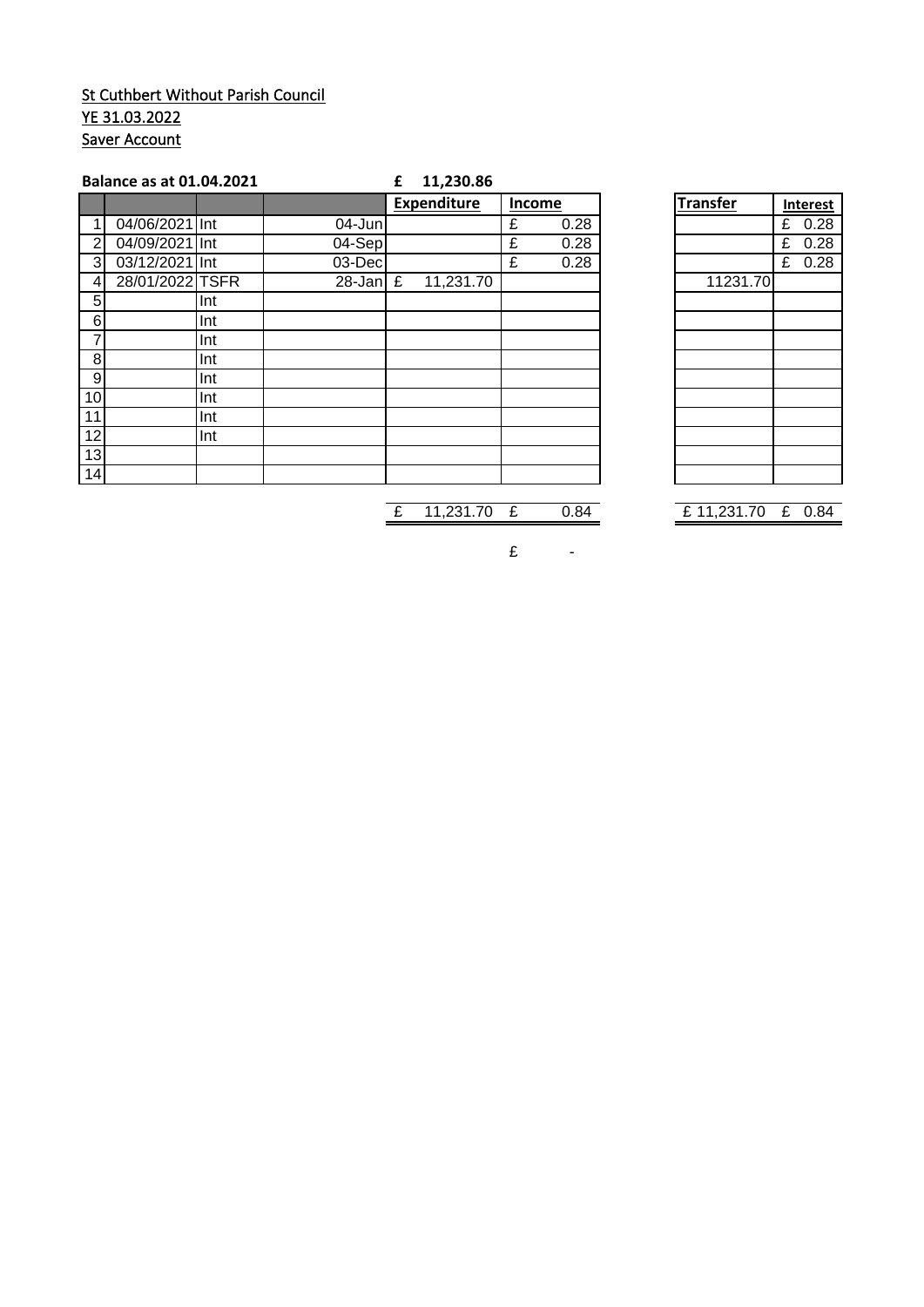# **St Cuthbert Without Parish Council** YE 31.03.2022 Quaterly Budget Monitoring

|                          |           | <b>Budget</b> | Actual    |            |              | Actual to  |              | Actual to         |                           |                |
|--------------------------|-----------|---------------|-----------|------------|--------------|------------|--------------|-------------------|---------------------------|----------------|
| <b>Budget heading</b>    |           | 2021/22       |           | 30/06/2021 |              | 30/09/2021 |              | 31/03/2022        |                           | <b>Balance</b> |
| Admin Payroll            | $\pounds$ | 120.00        | $\pounds$ | 120.00     | $\mathbf{f}$ | 120.00     | £            | 120.00            | $\pounds$                 |                |
| Audit                    | £         | 280.00        | £         | 50.00      | $\mathbf{f}$ | 250.00     | £            | 250.00            | £                         | 30.00          |
| Clerk's Expenses         | £         | 450.00        | £         | 136.20     | £            | 307.18     | £            | 377.29            | $\pounds$                 | 72.71          |
| Clerk's Salary PAYE & NI | £         | 9,200.00      | £         | 2,241.03   | £            | 5,324.91   | £            | 9,324.15          | -£                        | 124.15         |
| Risk Management          | £         | 400.00        | £         |            | £            | 100.00     | $\mathbf{f}$ | 250.00            | $\ensuremath{\mathsf{f}}$ | 150.00         |
| Insurance                | £         | 777.00        |           | £0.00      |              | £0.00      |              | £871.90           | -£                        | 94.90          |
| Post/Phone/Computer      | £         | 460.00        | £         | 153.92     | f E          | 233.73     | £            | 387.91            | £                         | 72.09          |
| Stationery/Printing      | £         | 230.00        |           | £6.00      |              | £112.36    |              | £283.12           | -£                        | 53.12          |
| Subscriptions            | $\pounds$ | 550.00        | $\pounds$ | 550.65     | E            | 550.65     | $\mathbf{f}$ | 585.65            | -£                        | 35.65          |
| Training                 | £         | 120.00        | £         | 20.00      | $\mathbf{f}$ | 20.00      | £            | 20.00             | £                         | 100.00         |
| Grounds Maintenance      | £         | 6,000.00      | £         | 1,411.76   | £            | 3,304.40   | £            | 3,991.28          |                           | £ 2,008.72     |
| Lighting                 | £         | 2,000.00      | £         | 123.45     | $\mathbf{f}$ | 309.64     | £            | 556.50            |                           | £ 1,443.50     |
| Picnic Area              | £         | 500.00        | £         |            | £            |            | $\pounds$    |                   | £                         | 500.00         |
| <b>Sundry Repairs</b>    | £         | 1,180.00      | £         | 220.00     | £            | 420.00     | £            | 2,604.80          |                           | $-E$ 1,424.80  |
| Capital Items            | £         | 3,500.00      | £         | 3,080.98   | $\mathbf{f}$ | 3,080.98   | $\mathbf{f}$ | 3,506.41          | -£                        | 6.41           |
| Sundries                 | £         | 100.00        | $\pounds$ | 260.05     | $\mathbf{f}$ | 376.55     | £            | 519.55            | -£                        | 419.55         |
| S137                     | $\pounds$ | 50.00         | £         |            | £            |            | £            |                   | $\pounds$                 | 50.00          |
| VAT Paid                 |           | £ 1,400.00    | £         | 942.75     | £            | 1,466.61   | £            | 2,203.08          | -£                        | 803.08         |
|                          |           |               |           |            |              |            |              |                   |                           |                |
| <b>TOTAL</b>             |           | £27,317.00    | $\pounds$ | 9,316.79   | £            | 15,977.01  | f            | 25,851.64<br>0.00 |                           | £ 1,465.36     |
|                          |           |               |           |            |              |            |              |                   |                           |                |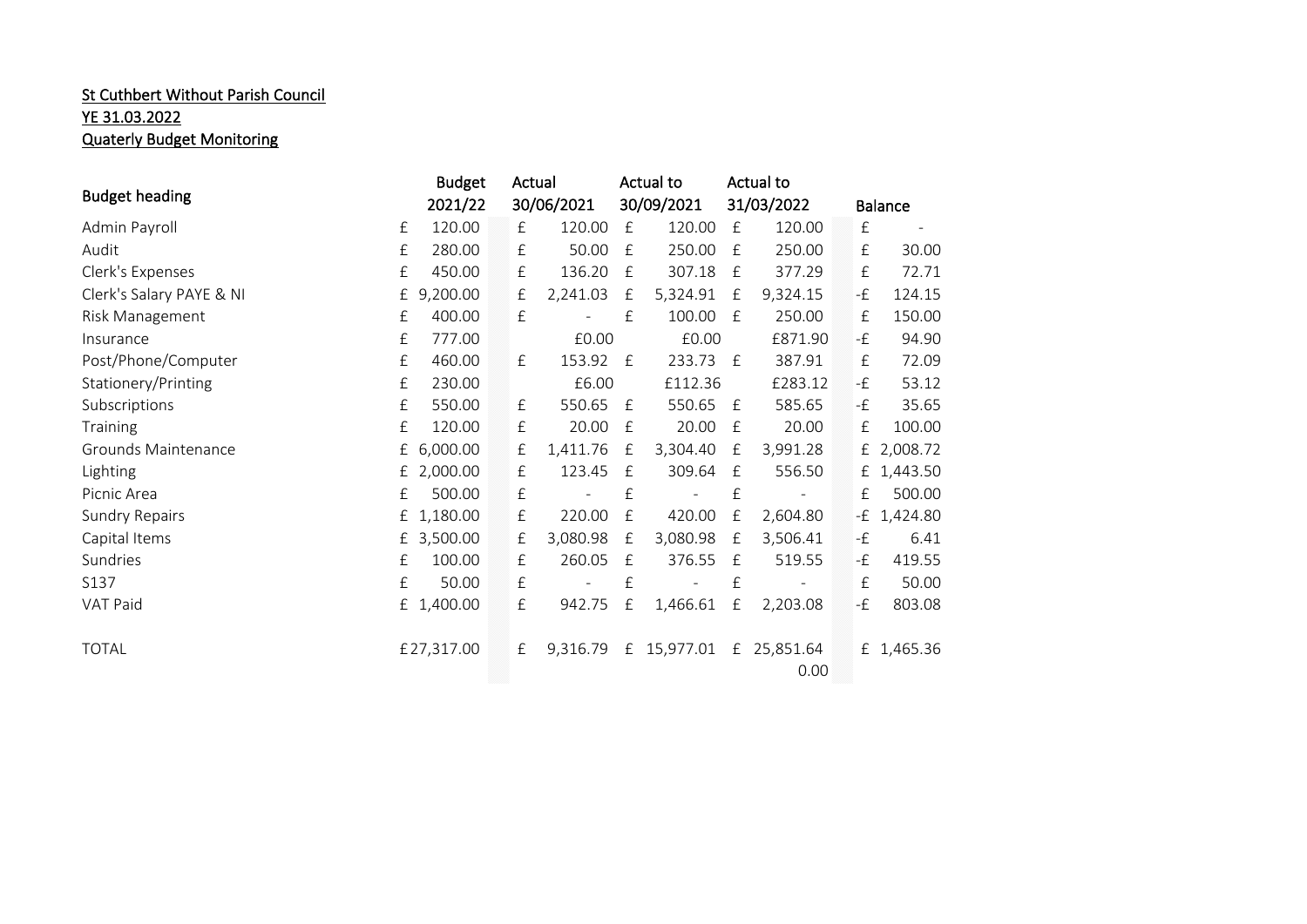| Income               |           |                     |           |                          |                          |           |                          |             |            |
|----------------------|-----------|---------------------|-----------|--------------------------|--------------------------|-----------|--------------------------|-------------|------------|
| Precept              |           | £25,500.00          |           | £ 25,500.00 $f$          | $\overline{\phantom{a}}$ |           | £ 25,500.00              |             | £25,500.00 |
| <b>Bank Interest</b> | $\pounds$ | 10.00               | $\pounds$ | 0.28                     |                          | $\pounds$ | 0.84                     | f           | 10.00      |
| Wayleaves            | $\pounds$ | 7.00                | $\pounds$ | $\overline{\phantom{a}}$ |                          | $\pounds$ | $\overline{\phantom{a}}$ | $\pounds$   | 7.00       |
| Grants               | $\pounds$ | 150.00              | $\pounds$ | 450.00 £                 | $\overline{\phantom{a}}$ | $\pounds$ | 975.00                   | $\mathbf f$ | 450.00     |
| Misc                 | $\pounds$ | $\blacksquare$      | $\pounds$ | $\overline{\phantom{a}}$ |                          | $\pounds$ | 200.00                   | $\pounds$   |            |
| VAT                  |           | £ 1,650.00          |           |                          |                          | $\pounds$ | 936.85                   |             | £ 1,650.00 |
| <b>TOTAL</b>         |           | £27,317.00          |           | £ 25,950.28 £            | $\overline{\phantom{a}}$ |           | £ 27,612.69              |             | £27,617.00 |
| Surplus/Deficit      | $\pounds$ | $\bar{\phantom{a}}$ |           | £ 16,633.49              |                          |           |                          |             | £139.95    |
|                      |           |                     |           |                          |                          |           |                          |             |            |
|                      |           |                     |           |                          |                          |           |                          |             |            |
|                      |           |                     |           |                          |                          |           |                          |             |            |
|                      |           |                     |           |                          |                          |           |                          |             |            |
|                      |           |                     |           |                          |                          |           |                          |             |            |
|                      |           |                     |           |                          |                          |           |                          |             |            |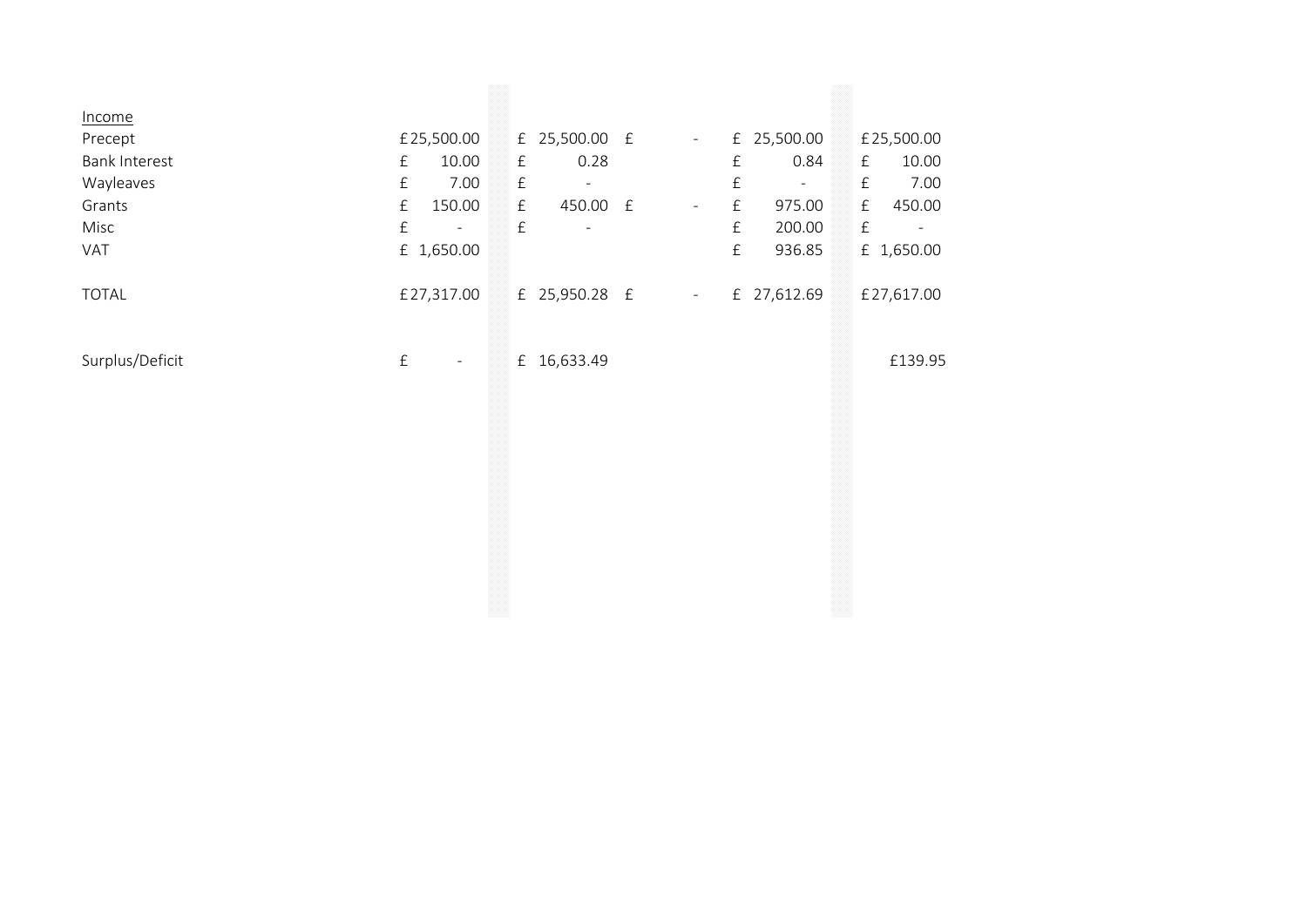#### **VAT Return <u>St Cuthbert Wihtout Parish Co</u> Year Ending 31.03.2022**

| <b>VAT</b><br>Registration<br><b>Number</b><br>Date of Invoice<br><b>Brief Description of Supply</b><br><b>To Whom Addressed</b><br>559097889 Electrical Supply<br>03/04/2021<br>St Cuthbert Without PC<br>561200488 Speed Indicator Device Brisco<br>07/05/2021<br>St Cuthbert Without PC<br>02/05/2021<br>559097889 Electrical Supply<br>St Cuthbert Without PC<br>355637378 Bus Shelter Cleaning/Playground Inspection<br>01/05/2021<br>St Cuthbert Without PC<br>01/05/2021<br>355637378 Bus Shelter Cleaning/Playground Inspection<br>St Cuthbert Without PC<br>01/05/2021<br>355637378 Grass Cutting April 21<br>St Cuthbert Without PC<br>01/06/2021<br>355637378 Grass Cutting May 21<br>St Cuthbert Without PC<br>667830108 Clerk Expenses & Disbursements<br>16/06/2021<br>H Broatch<br>559097889 Electrical Supply<br>02/06/2021<br>St Cuthbert Without PC<br>355637378 Playground and Bus Shelter Inspections<br>30/06/2021<br>St Cuthbert Without PC<br>30/06/2021<br>355637378 Grass Cutting June<br>St Cuthbert Without PC<br>03/07/2021<br>559097889 Electrical Supply<br>St Cuthbert Without PC<br>30/07/2021<br>355637378 Grass Cutting July<br>St Cuthbert Without PC<br>01/08/2021<br>559097889 Electrical Supply<br>St Cuthbert Without PC<br>355637378 Playground and Bus Shelter Inspections<br>01/09/2021<br>St Cuthbert Without PC<br>01/09/2021<br>355637378 Grass Cutting August<br>St Cuthbert Without PC<br>440498250 External Audit<br>St Cuthbert Without PC<br>30/09/2021<br>30/09/2021<br>135597879 Stationery<br>R Kelly<br>30/09/2021<br>944851596 Stationery<br>R Kelly<br>727255821 Computer accessories<br>R Kelly<br>30/09/2021<br>727255821 Computer accessories<br>R Kelly<br>30/09/2021<br>30/09/2021<br>727255821 Computer accessories<br>R Kelly<br>851226249 Stationery<br>30/09/2021<br>R Kelly<br>559097889 Electrical Supply<br>01/09/2021<br>St Cuthbert Without PC<br>01/10/2021<br>355637378 Grass Cutting August<br>St Cuthbert Without PC<br>559097889 Electrical Supply<br>St Cuthbert Without PC<br>01/10/2021<br>355637378 Playground and Bus Shelter Inspections<br>01/11/2021<br>St Cuthbert Without PC<br>559097889 Electrical Supply<br>01/11/2021<br>St Cuthbert Without PC<br>257225166 Play ground inspection<br>29/11/2021<br>St Cuthbert Without PC<br>559097889 Electrical Supply<br>17/12/2021<br>St Cuthbert Without PC<br>553320274 Play area repairs<br>14/01/2022<br>St Cuthbert Without PC<br>804227851 Blackwell repairs<br>01/02/2022<br>St Cuthbert Without PC<br>355637378 Bus Shelter Cleaning/Playground Inspection<br>04/01/2022<br>St Cuthbert Without PC<br>561200488 SID Parts<br>St Cuthbert Without PC |                 |
|--------------------------------------------------------------------------------------------------------------------------------------------------------------------------------------------------------------------------------------------------------------------------------------------------------------------------------------------------------------------------------------------------------------------------------------------------------------------------------------------------------------------------------------------------------------------------------------------------------------------------------------------------------------------------------------------------------------------------------------------------------------------------------------------------------------------------------------------------------------------------------------------------------------------------------------------------------------------------------------------------------------------------------------------------------------------------------------------------------------------------------------------------------------------------------------------------------------------------------------------------------------------------------------------------------------------------------------------------------------------------------------------------------------------------------------------------------------------------------------------------------------------------------------------------------------------------------------------------------------------------------------------------------------------------------------------------------------------------------------------------------------------------------------------------------------------------------------------------------------------------------------------------------------------------------------------------------------------------------------------------------------------------------------------------------------------------------------------------------------------------------------------------------------------------------------------------------------------------------------------------------------------------------------------------------------------------------------------------------------------------------------------------------------------------------------------------------------------------------------------------------------------------------------------------------------------------------------------------------------------------------------------------------------------------------------------|-----------------|
|                                                                                                                                                                                                                                                                                                                                                                                                                                                                                                                                                                                                                                                                                                                                                                                                                                                                                                                                                                                                                                                                                                                                                                                                                                                                                                                                                                                                                                                                                                                                                                                                                                                                                                                                                                                                                                                                                                                                                                                                                                                                                                                                                                                                                                                                                                                                                                                                                                                                                                                                                                                                                                                                                            |                 |
|                                                                                                                                                                                                                                                                                                                                                                                                                                                                                                                                                                                                                                                                                                                                                                                                                                                                                                                                                                                                                                                                                                                                                                                                                                                                                                                                                                                                                                                                                                                                                                                                                                                                                                                                                                                                                                                                                                                                                                                                                                                                                                                                                                                                                                                                                                                                                                                                                                                                                                                                                                                                                                                                                            |                 |
|                                                                                                                                                                                                                                                                                                                                                                                                                                                                                                                                                                                                                                                                                                                                                                                                                                                                                                                                                                                                                                                                                                                                                                                                                                                                                                                                                                                                                                                                                                                                                                                                                                                                                                                                                                                                                                                                                                                                                                                                                                                                                                                                                                                                                                                                                                                                                                                                                                                                                                                                                                                                                                                                                            | <b>VAT Paid</b> |
|                                                                                                                                                                                                                                                                                                                                                                                                                                                                                                                                                                                                                                                                                                                                                                                                                                                                                                                                                                                                                                                                                                                                                                                                                                                                                                                                                                                                                                                                                                                                                                                                                                                                                                                                                                                                                                                                                                                                                                                                                                                                                                                                                                                                                                                                                                                                                                                                                                                                                                                                                                                                                                                                                            | 3.14            |
|                                                                                                                                                                                                                                                                                                                                                                                                                                                                                                                                                                                                                                                                                                                                                                                                                                                                                                                                                                                                                                                                                                                                                                                                                                                                                                                                                                                                                                                                                                                                                                                                                                                                                                                                                                                                                                                                                                                                                                                                                                                                                                                                                                                                                                                                                                                                                                                                                                                                                                                                                                                                                                                                                            | 616.20          |
|                                                                                                                                                                                                                                                                                                                                                                                                                                                                                                                                                                                                                                                                                                                                                                                                                                                                                                                                                                                                                                                                                                                                                                                                                                                                                                                                                                                                                                                                                                                                                                                                                                                                                                                                                                                                                                                                                                                                                                                                                                                                                                                                                                                                                                                                                                                                                                                                                                                                                                                                                                                                                                                                                            | 3.04            |
|                                                                                                                                                                                                                                                                                                                                                                                                                                                                                                                                                                                                                                                                                                                                                                                                                                                                                                                                                                                                                                                                                                                                                                                                                                                                                                                                                                                                                                                                                                                                                                                                                                                                                                                                                                                                                                                                                                                                                                                                                                                                                                                                                                                                                                                                                                                                                                                                                                                                                                                                                                                                                                                                                            | 20.00           |
|                                                                                                                                                                                                                                                                                                                                                                                                                                                                                                                                                                                                                                                                                                                                                                                                                                                                                                                                                                                                                                                                                                                                                                                                                                                                                                                                                                                                                                                                                                                                                                                                                                                                                                                                                                                                                                                                                                                                                                                                                                                                                                                                                                                                                                                                                                                                                                                                                                                                                                                                                                                                                                                                                            | 10.00           |
|                                                                                                                                                                                                                                                                                                                                                                                                                                                                                                                                                                                                                                                                                                                                                                                                                                                                                                                                                                                                                                                                                                                                                                                                                                                                                                                                                                                                                                                                                                                                                                                                                                                                                                                                                                                                                                                                                                                                                                                                                                                                                                                                                                                                                                                                                                                                                                                                                                                                                                                                                                                                                                                                                            | 126.18          |
|                                                                                                                                                                                                                                                                                                                                                                                                                                                                                                                                                                                                                                                                                                                                                                                                                                                                                                                                                                                                                                                                                                                                                                                                                                                                                                                                                                                                                                                                                                                                                                                                                                                                                                                                                                                                                                                                                                                                                                                                                                                                                                                                                                                                                                                                                                                                                                                                                                                                                                                                                                                                                                                                                            | 126.18          |
|                                                                                                                                                                                                                                                                                                                                                                                                                                                                                                                                                                                                                                                                                                                                                                                                                                                                                                                                                                                                                                                                                                                                                                                                                                                                                                                                                                                                                                                                                                                                                                                                                                                                                                                                                                                                                                                                                                                                                                                                                                                                                                                                                                                                                                                                                                                                                                                                                                                                                                                                                                                                                                                                                            | 38.01           |
|                                                                                                                                                                                                                                                                                                                                                                                                                                                                                                                                                                                                                                                                                                                                                                                                                                                                                                                                                                                                                                                                                                                                                                                                                                                                                                                                                                                                                                                                                                                                                                                                                                                                                                                                                                                                                                                                                                                                                                                                                                                                                                                                                                                                                                                                                                                                                                                                                                                                                                                                                                                                                                                                                            | 3.14            |
|                                                                                                                                                                                                                                                                                                                                                                                                                                                                                                                                                                                                                                                                                                                                                                                                                                                                                                                                                                                                                                                                                                                                                                                                                                                                                                                                                                                                                                                                                                                                                                                                                                                                                                                                                                                                                                                                                                                                                                                                                                                                                                                                                                                                                                                                                                                                                                                                                                                                                                                                                                                                                                                                                            | 30.00           |
|                                                                                                                                                                                                                                                                                                                                                                                                                                                                                                                                                                                                                                                                                                                                                                                                                                                                                                                                                                                                                                                                                                                                                                                                                                                                                                                                                                                                                                                                                                                                                                                                                                                                                                                                                                                                                                                                                                                                                                                                                                                                                                                                                                                                                                                                                                                                                                                                                                                                                                                                                                                                                                                                                            | 126.18          |
|                                                                                                                                                                                                                                                                                                                                                                                                                                                                                                                                                                                                                                                                                                                                                                                                                                                                                                                                                                                                                                                                                                                                                                                                                                                                                                                                                                                                                                                                                                                                                                                                                                                                                                                                                                                                                                                                                                                                                                                                                                                                                                                                                                                                                                                                                                                                                                                                                                                                                                                                                                                                                                                                                            | 3.04            |
|                                                                                                                                                                                                                                                                                                                                                                                                                                                                                                                                                                                                                                                                                                                                                                                                                                                                                                                                                                                                                                                                                                                                                                                                                                                                                                                                                                                                                                                                                                                                                                                                                                                                                                                                                                                                                                                                                                                                                                                                                                                                                                                                                                                                                                                                                                                                                                                                                                                                                                                                                                                                                                                                                            | 126.18          |
|                                                                                                                                                                                                                                                                                                                                                                                                                                                                                                                                                                                                                                                                                                                                                                                                                                                                                                                                                                                                                                                                                                                                                                                                                                                                                                                                                                                                                                                                                                                                                                                                                                                                                                                                                                                                                                                                                                                                                                                                                                                                                                                                                                                                                                                                                                                                                                                                                                                                                                                                                                                                                                                                                            | 3.14            |
|                                                                                                                                                                                                                                                                                                                                                                                                                                                                                                                                                                                                                                                                                                                                                                                                                                                                                                                                                                                                                                                                                                                                                                                                                                                                                                                                                                                                                                                                                                                                                                                                                                                                                                                                                                                                                                                                                                                                                                                                                                                                                                                                                                                                                                                                                                                                                                                                                                                                                                                                                                                                                                                                                            | 30.00           |
|                                                                                                                                                                                                                                                                                                                                                                                                                                                                                                                                                                                                                                                                                                                                                                                                                                                                                                                                                                                                                                                                                                                                                                                                                                                                                                                                                                                                                                                                                                                                                                                                                                                                                                                                                                                                                                                                                                                                                                                                                                                                                                                                                                                                                                                                                                                                                                                                                                                                                                                                                                                                                                                                                            | 126.18          |
|                                                                                                                                                                                                                                                                                                                                                                                                                                                                                                                                                                                                                                                                                                                                                                                                                                                                                                                                                                                                                                                                                                                                                                                                                                                                                                                                                                                                                                                                                                                                                                                                                                                                                                                                                                                                                                                                                                                                                                                                                                                                                                                                                                                                                                                                                                                                                                                                                                                                                                                                                                                                                                                                                            | 40.00           |
|                                                                                                                                                                                                                                                                                                                                                                                                                                                                                                                                                                                                                                                                                                                                                                                                                                                                                                                                                                                                                                                                                                                                                                                                                                                                                                                                                                                                                                                                                                                                                                                                                                                                                                                                                                                                                                                                                                                                                                                                                                                                                                                                                                                                                                                                                                                                                                                                                                                                                                                                                                                                                                                                                            | 0.31            |
|                                                                                                                                                                                                                                                                                                                                                                                                                                                                                                                                                                                                                                                                                                                                                                                                                                                                                                                                                                                                                                                                                                                                                                                                                                                                                                                                                                                                                                                                                                                                                                                                                                                                                                                                                                                                                                                                                                                                                                                                                                                                                                                                                                                                                                                                                                                                                                                                                                                                                                                                                                                                                                                                                            | 0.47            |
|                                                                                                                                                                                                                                                                                                                                                                                                                                                                                                                                                                                                                                                                                                                                                                                                                                                                                                                                                                                                                                                                                                                                                                                                                                                                                                                                                                                                                                                                                                                                                                                                                                                                                                                                                                                                                                                                                                                                                                                                                                                                                                                                                                                                                                                                                                                                                                                                                                                                                                                                                                                                                                                                                            | 7.50            |
|                                                                                                                                                                                                                                                                                                                                                                                                                                                                                                                                                                                                                                                                                                                                                                                                                                                                                                                                                                                                                                                                                                                                                                                                                                                                                                                                                                                                                                                                                                                                                                                                                                                                                                                                                                                                                                                                                                                                                                                                                                                                                                                                                                                                                                                                                                                                                                                                                                                                                                                                                                                                                                                                                            | 8.72            |
|                                                                                                                                                                                                                                                                                                                                                                                                                                                                                                                                                                                                                                                                                                                                                                                                                                                                                                                                                                                                                                                                                                                                                                                                                                                                                                                                                                                                                                                                                                                                                                                                                                                                                                                                                                                                                                                                                                                                                                                                                                                                                                                                                                                                                                                                                                                                                                                                                                                                                                                                                                                                                                                                                            | 0.16            |
|                                                                                                                                                                                                                                                                                                                                                                                                                                                                                                                                                                                                                                                                                                                                                                                                                                                                                                                                                                                                                                                                                                                                                                                                                                                                                                                                                                                                                                                                                                                                                                                                                                                                                                                                                                                                                                                                                                                                                                                                                                                                                                                                                                                                                                                                                                                                                                                                                                                                                                                                                                                                                                                                                            | 18.85           |
|                                                                                                                                                                                                                                                                                                                                                                                                                                                                                                                                                                                                                                                                                                                                                                                                                                                                                                                                                                                                                                                                                                                                                                                                                                                                                                                                                                                                                                                                                                                                                                                                                                                                                                                                                                                                                                                                                                                                                                                                                                                                                                                                                                                                                                                                                                                                                                                                                                                                                                                                                                                                                                                                                            | 3.14            |
|                                                                                                                                                                                                                                                                                                                                                                                                                                                                                                                                                                                                                                                                                                                                                                                                                                                                                                                                                                                                                                                                                                                                                                                                                                                                                                                                                                                                                                                                                                                                                                                                                                                                                                                                                                                                                                                                                                                                                                                                                                                                                                                                                                                                                                                                                                                                                                                                                                                                                                                                                                                                                                                                                            | 126.18          |
|                                                                                                                                                                                                                                                                                                                                                                                                                                                                                                                                                                                                                                                                                                                                                                                                                                                                                                                                                                                                                                                                                                                                                                                                                                                                                                                                                                                                                                                                                                                                                                                                                                                                                                                                                                                                                                                                                                                                                                                                                                                                                                                                                                                                                                                                                                                                                                                                                                                                                                                                                                                                                                                                                            | 3.08            |
|                                                                                                                                                                                                                                                                                                                                                                                                                                                                                                                                                                                                                                                                                                                                                                                                                                                                                                                                                                                                                                                                                                                                                                                                                                                                                                                                                                                                                                                                                                                                                                                                                                                                                                                                                                                                                                                                                                                                                                                                                                                                                                                                                                                                                                                                                                                                                                                                                                                                                                                                                                                                                                                                                            | 30.00           |
|                                                                                                                                                                                                                                                                                                                                                                                                                                                                                                                                                                                                                                                                                                                                                                                                                                                                                                                                                                                                                                                                                                                                                                                                                                                                                                                                                                                                                                                                                                                                                                                                                                                                                                                                                                                                                                                                                                                                                                                                                                                                                                                                                                                                                                                                                                                                                                                                                                                                                                                                                                                                                                                                                            | 3.14            |
|                                                                                                                                                                                                                                                                                                                                                                                                                                                                                                                                                                                                                                                                                                                                                                                                                                                                                                                                                                                                                                                                                                                                                                                                                                                                                                                                                                                                                                                                                                                                                                                                                                                                                                                                                                                                                                                                                                                                                                                                                                                                                                                                                                                                                                                                                                                                                                                                                                                                                                                                                                                                                                                                                            | 10.30           |
|                                                                                                                                                                                                                                                                                                                                                                                                                                                                                                                                                                                                                                                                                                                                                                                                                                                                                                                                                                                                                                                                                                                                                                                                                                                                                                                                                                                                                                                                                                                                                                                                                                                                                                                                                                                                                                                                                                                                                                                                                                                                                                                                                                                                                                                                                                                                                                                                                                                                                                                                                                                                                                                                                            | 3.04            |
|                                                                                                                                                                                                                                                                                                                                                                                                                                                                                                                                                                                                                                                                                                                                                                                                                                                                                                                                                                                                                                                                                                                                                                                                                                                                                                                                                                                                                                                                                                                                                                                                                                                                                                                                                                                                                                                                                                                                                                                                                                                                                                                                                                                                                                                                                                                                                                                                                                                                                                                                                                                                                                                                                            | 75.48           |
|                                                                                                                                                                                                                                                                                                                                                                                                                                                                                                                                                                                                                                                                                                                                                                                                                                                                                                                                                                                                                                                                                                                                                                                                                                                                                                                                                                                                                                                                                                                                                                                                                                                                                                                                                                                                                                                                                                                                                                                                                                                                                                                                                                                                                                                                                                                                                                                                                                                                                                                                                                                                                                                                                            | 11.20           |
|                                                                                                                                                                                                                                                                                                                                                                                                                                                                                                                                                                                                                                                                                                                                                                                                                                                                                                                                                                                                                                                                                                                                                                                                                                                                                                                                                                                                                                                                                                                                                                                                                                                                                                                                                                                                                                                                                                                                                                                                                                                                                                                                                                                                                                                                                                                                                                                                                                                                                                                                                                                                                                                                                            | 30.00           |
| 02/02/2022                                                                                                                                                                                                                                                                                                                                                                                                                                                                                                                                                                                                                                                                                                                                                                                                                                                                                                                                                                                                                                                                                                                                                                                                                                                                                                                                                                                                                                                                                                                                                                                                                                                                                                                                                                                                                                                                                                                                                                                                                                                                                                                                                                                                                                                                                                                                                                                                                                                                                                                                                                                                                                                                                 | 85.09           |
| 355637378 Blackwell repairs<br>St Cuthbert Without PC<br>05/02/2022                                                                                                                                                                                                                                                                                                                                                                                                                                                                                                                                                                                                                                                                                                                                                                                                                                                                                                                                                                                                                                                                                                                                                                                                                                                                                                                                                                                                                                                                                                                                                                                                                                                                                                                                                                                                                                                                                                                                                                                                                                                                                                                                                                                                                                                                                                                                                                                                                                                                                                                                                                                                                        | 165.18          |
| 355637378 Bus Shelter Cleaning/Playground Inspection<br>01/03/2022<br>St Cuthbert Without PC                                                                                                                                                                                                                                                                                                                                                                                                                                                                                                                                                                                                                                                                                                                                                                                                                                                                                                                                                                                                                                                                                                                                                                                                                                                                                                                                                                                                                                                                                                                                                                                                                                                                                                                                                                                                                                                                                                                                                                                                                                                                                                                                                                                                                                                                                                                                                                                                                                                                                                                                                                                               | 30.00           |
| 31/03/2022<br>178064585 ATC's<br>St Cuthbert Without PC                                                                                                                                                                                                                                                                                                                                                                                                                                                                                                                                                                                                                                                                                                                                                                                                                                                                                                                                                                                                                                                                                                                                                                                                                                                                                                                                                                                                                                                                                                                                                                                                                                                                                                                                                                                                                                                                                                                                                                                                                                                                                                                                                                                                                                                                                                                                                                                                                                                                                                                                                                                                                                    | 126.00          |
| 31/03/2022<br>364338879 Postage<br>R Kelly                                                                                                                                                                                                                                                                                                                                                                                                                                                                                                                                                                                                                                                                                                                                                                                                                                                                                                                                                                                                                                                                                                                                                                                                                                                                                                                                                                                                                                                                                                                                                                                                                                                                                                                                                                                                                                                                                                                                                                                                                                                                                                                                                                                                                                                                                                                                                                                                                                                                                                                                                                                                                                                 | 0.49            |
| 31/03/2022<br>R Kelly<br>727255821 Computer accessories                                                                                                                                                                                                                                                                                                                                                                                                                                                                                                                                                                                                                                                                                                                                                                                                                                                                                                                                                                                                                                                                                                                                                                                                                                                                                                                                                                                                                                                                                                                                                                                                                                                                                                                                                                                                                                                                                                                                                                                                                                                                                                                                                                                                                                                                                                                                                                                                                                                                                                                                                                                                                                    | 31.55           |
| 31/03/2022<br>727255821 Stationery<br>R Kelly                                                                                                                                                                                                                                                                                                                                                                                                                                                                                                                                                                                                                                                                                                                                                                                                                                                                                                                                                                                                                                                                                                                                                                                                                                                                                                                                                                                                                                                                                                                                                                                                                                                                                                                                                                                                                                                                                                                                                                                                                                                                                                                                                                                                                                                                                                                                                                                                                                                                                                                                                                                                                                              | 2.60            |

**Total VAT Reclaim £ 2,203.08**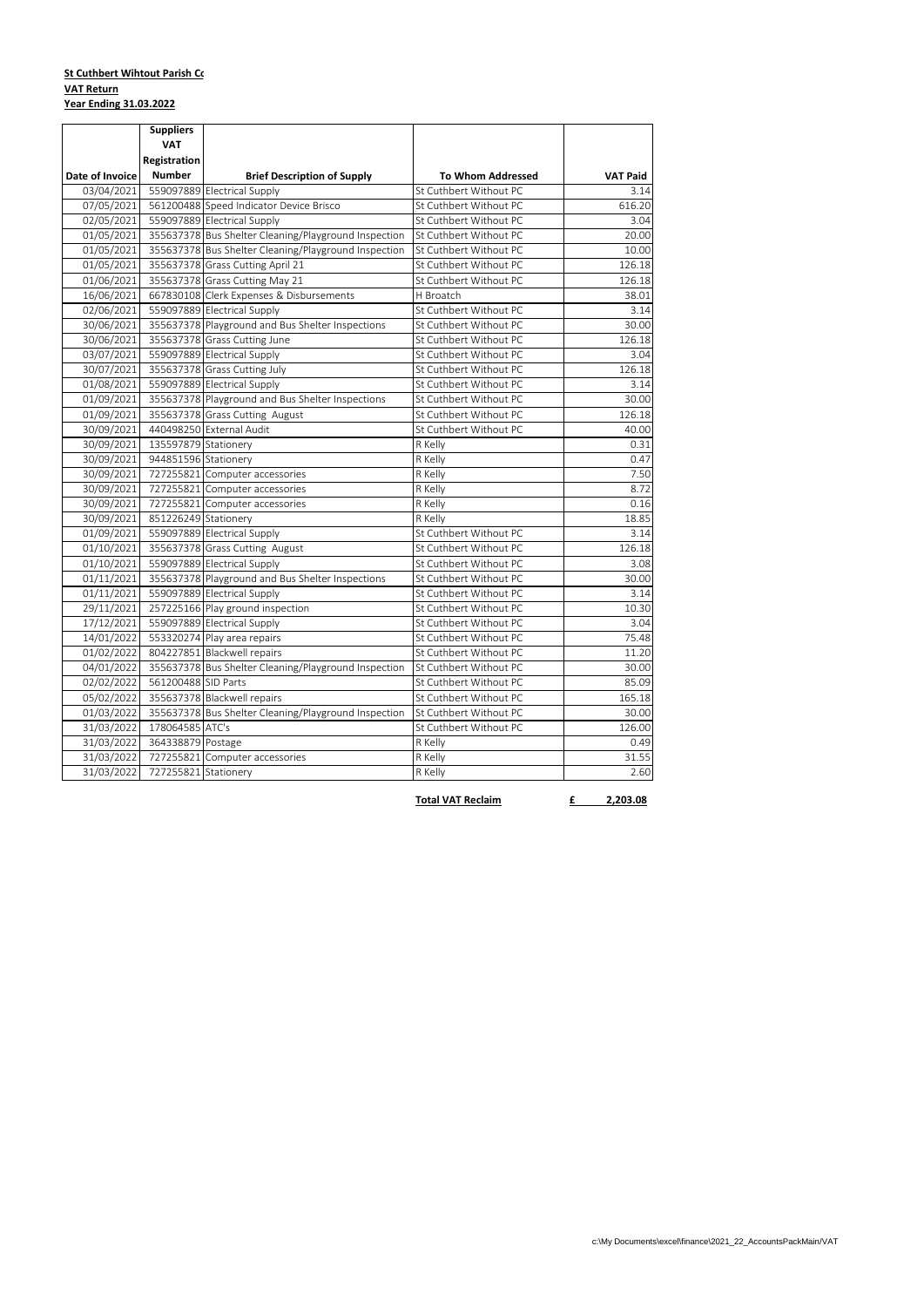## **ST Cuthbert Without Parish Council Asset Register March 2022**

| <b>Description of Asset</b>       | Value £ | Location                | <b>Custodian</b>             | <b>Date</b>            | <b>Present Use</b>   |
|-----------------------------------|---------|-------------------------|------------------------------|------------------------|----------------------|
|                                   |         |                         |                              | <b>Purchased</b>       |                      |
| Common Land - 262/U/181 CL49      | Nom £1  | Blackwell               | <b>Commons Commissioners</b> | 220280                 | <b>Public Access</b> |
| Common Land - 262/U/182 CL50      | Nom £1  | Lowry St                | <b>Commons Commissioners</b> | 210280                 | <b>Public Access</b> |
| Common Land - 262/U/180 CL48      | Nom £1  | <b>Brisco</b>           | <b>Commons Commissioners</b> | 220280                 | <b>Public Access</b> |
| Common Land - 262/U/183 CL51      | Nom £1  | <b>Wragmire Moss</b>    | <b>Commons Commissioners</b> | 220280                 | <b>Public Access</b> |
| Land at Carleton CU174715         | Nom £1  | Carleton Picnic Area    | <b>Bendles Solicitors</b>    | 260687                 | <b>Public Access</b> |
| 22 Streetlights                   | Nom £1  | various                 | Parish Council               | Various                | <b>Parishioners</b>  |
| <b>Bus Shelter - Blackwell</b>    | 3250    | Opp Blackwell Common    | Parish Council               | 1995                   | <b>Public Access</b> |
| <b>Bus Shelter - Durdar</b>       | 3250    | Opp Black Lion Pub      | Parish Council               | Unknown                | <b>Public Access</b> |
| <b>Bus Shelter - Carleton</b>     | 3250    | Opp Carleton Day Centre | Parish Council               | 2001                   | <b>Public Access</b> |
| <b>Bus Shelter Carleton</b>       | 3250    | Opp Carleton Grange     | Parish Council               | 2006                   | <b>Public Access</b> |
| <b>Bus Shelter Carleton</b>       | 3250    | Opp Border Gate Hotel   | Parish Council               | 2002                   | <b>Public Access</b> |
| 8 Public Seats                    | 3200    | various                 | Parish Council               | Unknown                | Parishioners         |
| 11 Noticeboards                   | 9600    | various                 | Parish Council               | 9 unknown<br>2 in 2021 | Parish Council       |
| 5 Public Benches                  | 7500    | Carleton Picnic Area    | Parish Council               | Unknown                | <b>Public Access</b> |
| <b>Playground Equipment</b>       | 60000   | <b>Blackwell Common</b> | Parish Council               | Unknown                | Parishioners         |
| 1 Laptop                          | 300     | Clerk's Home            | <b>Clerk</b>                 | 2021                   | Admin                |
| Various Items of Office Equipment | Nom £1  | Clerk's Home            | <b>Clerk</b>                 | Various                | Admin                |
| Speed Indicator Device            | 4207.7  | <b>Brisco</b>           | Parish Council               | May-22                 |                      |
|                                   |         |                         |                              |                        |                      |

**TOTAL ASSETS 101114.7**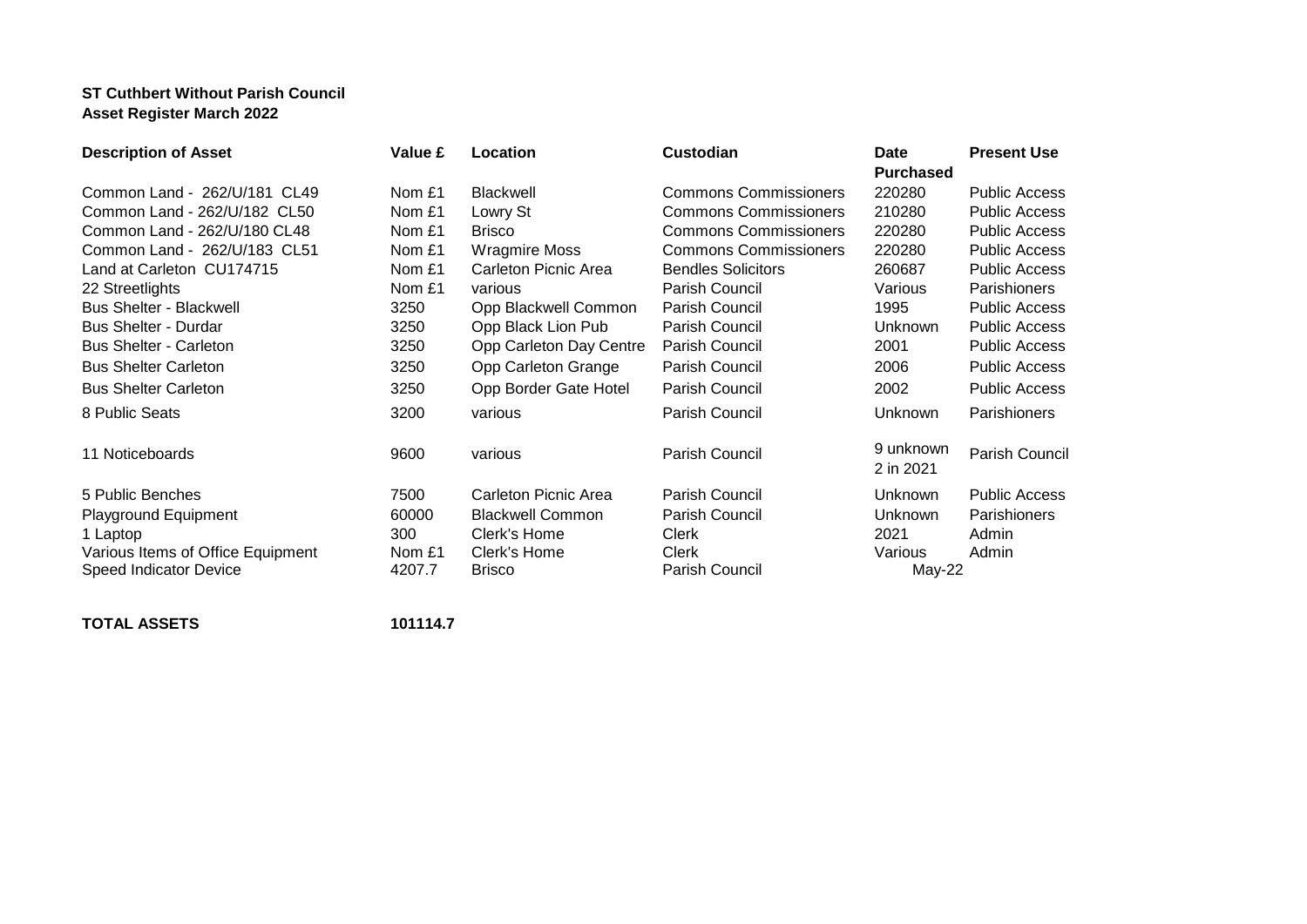| Variations from 2020/21 to 2021/22                                               |          |                   |                            | £        |
|----------------------------------------------------------------------------------|----------|-------------------|----------------------------|----------|
|                                                                                  |          |                   | 2020/21 2021/22 % increase | actual   |
| Variation in precept                                                             |          |                   |                            |          |
| Precept - No change                                                              |          | 25500.00 25500.00 | 0%                         |          |
| Variation in income (increase)                                                   |          |                   |                            |          |
| Other Income                                                                     |          |                   |                            |          |
| Bank interest - decrease due to decrease in interest rate received               | 6.09     | 0.84              | $-86\%$ -                  | 5.25     |
| VAT refund - decrease due to decrease in expenditure                             | 1524.03  | 936.85            | $-39\%$ -                  | 587.18   |
| ENWL Wayleave - not received as at 31.03.2022                                    | 6.90     | 0.00 N/A          | $\sim$                     | 6.90     |
| Grants received - reduction of grants pplied for                                 | 1510.00  | 975.00            | $-35%$ -                   | 535.00   |
| Misc income - contributoin to grass cutting at Wreay, and compensation from HSBC |          | 200.00            | #DIV/0!                    | 200.00   |
| Decrease - 3%                                                                    |          | 28547.02 27612.69 | $-3% -$                    | 934.33   |
| Variation in expenditure (decrease)                                              |          |                   |                            |          |
| Salary - increase due to scale % increase                                        | 8977.54  | 9324.15           | 4%                         | 346.61   |
| Payroll Admin - increase in charge                                               | 85.00    | 120.00            | 41%                        | 35.00    |
| Audit - No change                                                                | 250.00   | 250.00            | 0%                         |          |
| Clerks Expenses - reduced expenses                                               | 562.37   | 377.29            | $-33%$ -                   | 185.08   |
| Risk Management - less costs incured                                             | 350.00   | 250.00            | $-29\%$ -                  | 100.00   |
| Insurance - 2020/21 includes part payment of previous years policy               | 1172.70  | 871.90            | $-26%$ -                   | 300.80   |
| Post, Phone, Computer - reduced expenses                                         | 487.94   | 387.91            | $-21\%$ -                  | 100.03   |
| Stationery / Printing - increase                                                 | 62.97    | 283.12            | 350%                       | 220.15   |
| Subs - increase                                                                  | 540.18   | 585.65            | 8%                         | 45.47    |
| Training - no training in 2020/21                                                | 0.00     | 20.00             | #DIV/0!                    | 20.00    |
| Grounds Maintenance - less required                                              | 4185.00  | 3991.28           | -5% -                      | 193.72   |
| Lighting - charges less                                                          | 738.69   | 556.50            | $-25%$ -                   | 182.19   |
| Picnic Area                                                                      | 0.00     | 0.00              | #DIV/0!                    | $\sim$   |
| Sundry Repairs - Blackwell Common play area repairs                              | 1067.00  | 2604.80           | 144%                       | 1,537.80 |
| Capital items - SID purchased in 2021/22                                         | 2848.17  | 3506.41           | 23%                        | 658.24   |
| Sundries2 - Court Fees, Bank fees, Clerk advertising, Room hire                  | 0.00     | 519.55            | #DIV/0!                    | 519.55   |
| S137 - no S137 expenditure                                                       | 50.00    | 0.00              | $-100\%$ -                 | 50.00    |
| VAT Paid - increase in purchases                                                 | 936.95   | 2203.08           | 135%                       | 1,266.13 |
| Increase of 16% - Purchase of SID, repairs to play area at Blackwell common      | 22314.51 | 25851.64          | 16%                        | 3,537.13 |
| Assets register                                                                  |          |                   |                            |          |

Purchase of Sid for Brisco 96907.00 **101115** 4% 4,207.70